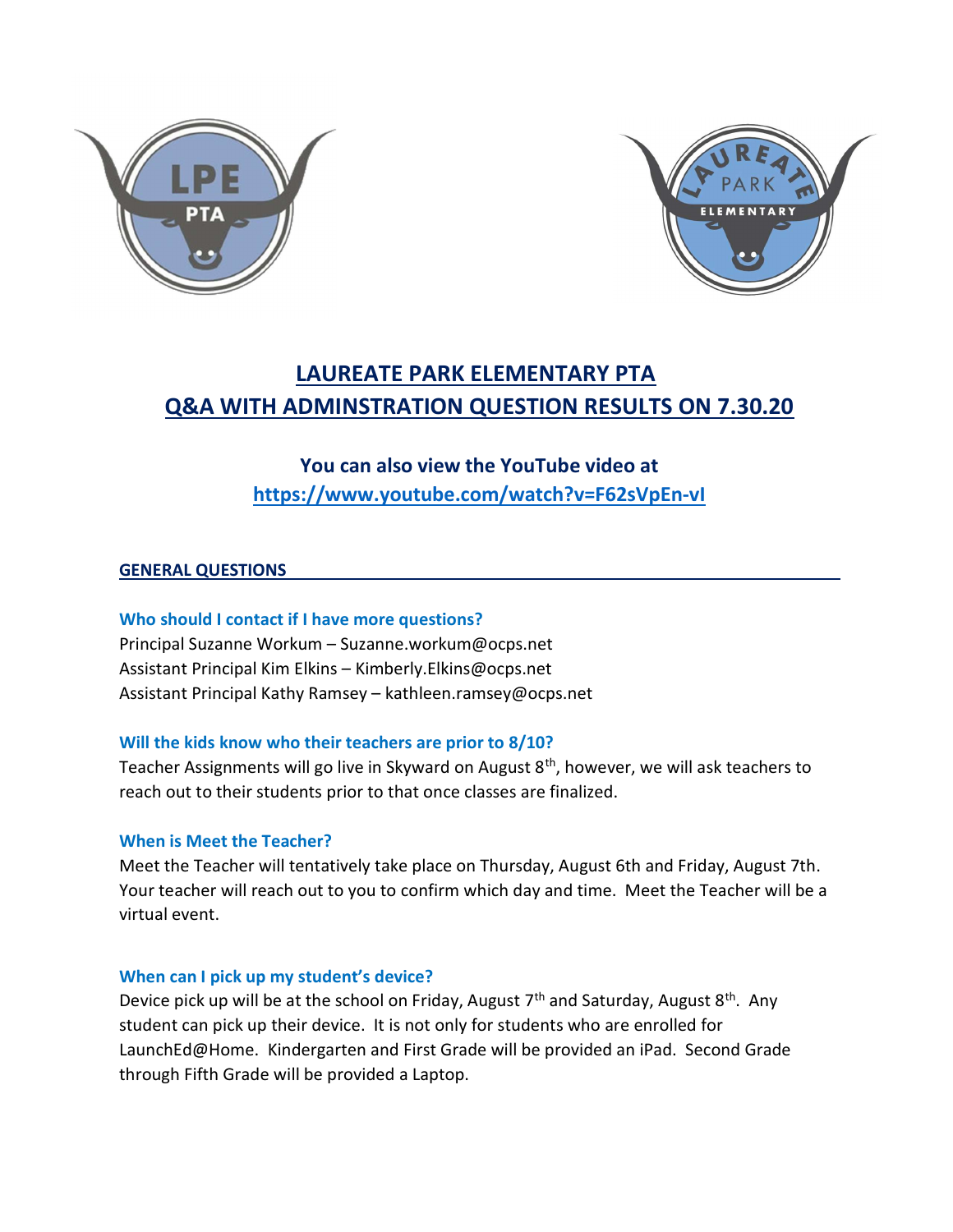#### FACE TO FACE LEARNING MODEL QUESTIONS

#### Are face shields an acceptable form of PPE?

Face shields are acceptable for K-2 students

#### Will students be wearing masks all day, or will they have the opportunity to go without while working at their desks?

Masks will be worn when 6' Social Distancing is not possible. Teachers can give mask breaks. Eating, outdoor recess or PE can social distance-remove masks.

#### Is VE PreK is being considered in all the plans and options?

At this time Pre-K is F2F starting August 21st you will follow the option you choose.

#### What will PE look like? Will the kids have to wear masks?

Individual classes will be outside in designated areas such as pavilion, field, basketball courts. Masks may be removed when social distancing. Recess and Playground use will be permitted 1 class at a time. There will be a sanitation break between classes to spray down the equipment.

### When selecting F2F, is it possible to request to be with classmates with whom we have spent summer as part of our social distancing circle of friends?

At this time requests cannot be guaranteed.

#### Do you have enough supplies for hand soap, sanitizer, paper towels, etc? Has this been bought/funded already?

School purchased and district purchased bulk order of supplies. We can always use more supplies. PTA has provided each classroom teacher with a \$50.00 grant for cleaning and sanitization supplies and PPE.

#### What will a typical school day look like for Face to Face students?

Students arrive, temperature check, eat breakfast in the cafeteria with social distancing, report to class, 2 hour reading block, 1 hour math block, Science and Social Studies remain in classroom. Recess and Specials will not be in the classroom but only 1 class will participate at a time so there is no mixing of classes. School lunch will be delivered to the classroom.

# Will the students be able to remove their masks when sitting at their desk?

With teacher discretion and they can maintain social distancing.

#### Where will the students go when they arrive to campus for Face to Face?

We are working on an arrival plan where students are socially distanced in their designated arrival area.

### Where will students eat breakfast in the morning?

Social distancing in the cafeteria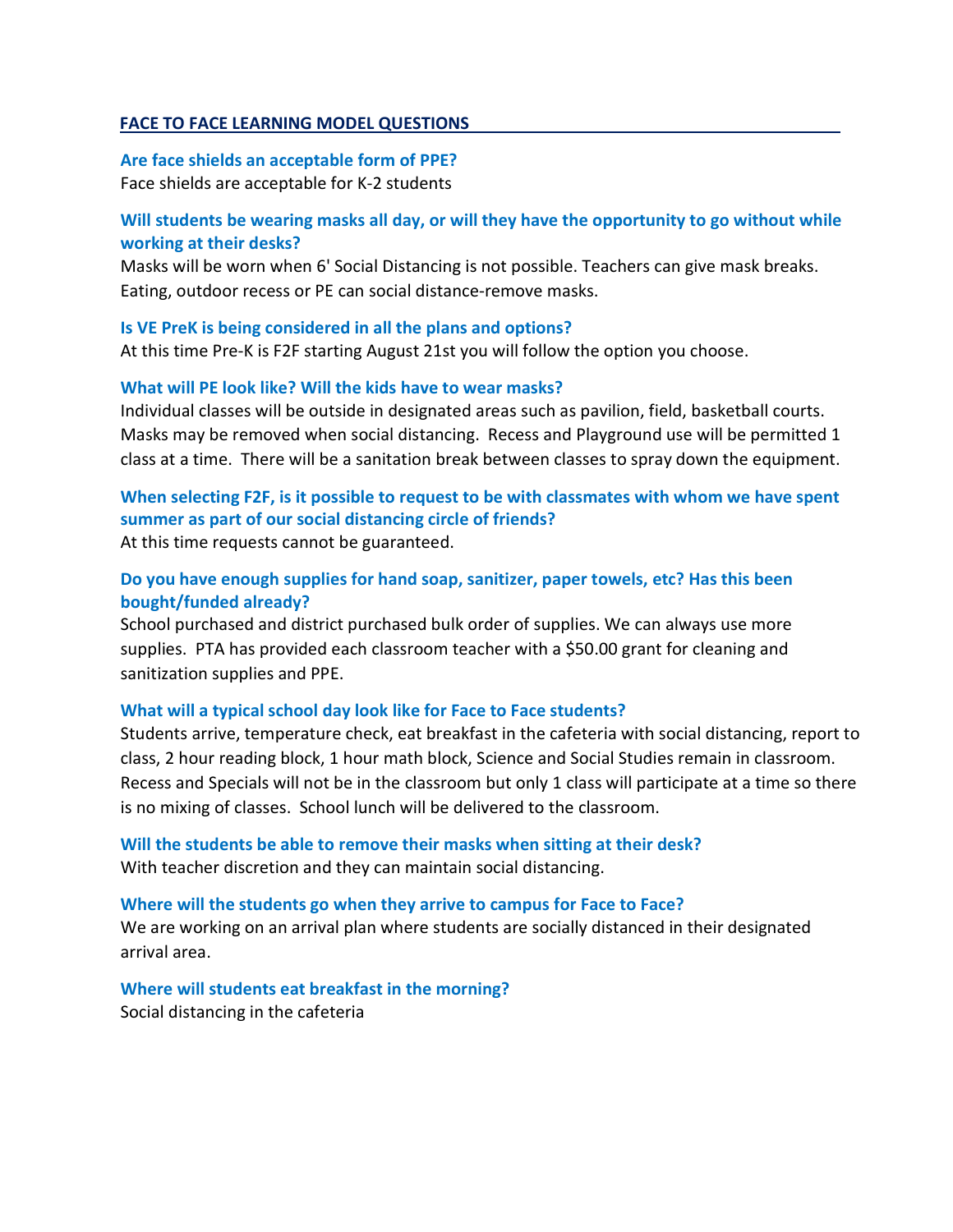#### If F2F is proving difficult (#of sick students/teachers) will the parent have the option of putting child in LaunchEd@Home before the nine weeks is completed?

The district will move to LaunchED@Home if number of sickness increase. Parents will need to notify the school if they would like to change platforms.

#### If arrival times are staggered, how will you manage this for families who have more than 1 kid in the school?

Arrival times will not be staggered. Dismissal will be staggered.

#### What is the plan for classrooms for sick plan for exposed? And the plan for those children who refuse to wear masks/shields that do not have a medical enemy for this?

OCPS has protocol for reporting students. It may require quarantining and providing a negative test result. Mask refusal will be handled on individual basis. Notify parent of concern)

#### Will it be mandatory to advise if anyone (teacher or student) has COVID-19? And what protocols will go into place? (Contact tracing, etc.)

OCPS has a reporting procedure in place for both student and staff. The district takes the measure for notification.

#### How many students will be in a classroom? What cleaning measures are happening now and throughout the year?

10-12 students per classroom. Custodians will clean daily. Students will be sharing a bathroom. Custodial hours have been adjusted so they are able to be on campus while students are on campus to be able to do ongoing cleaning.

#### LAUNCHED@HOME LEARNING MODEL QUESTIONS

What type of device will second graders receive? iPad or laptop? If iPad, do the parents have the option to have their child use a personal device as tablets were harder to use with distance learning curriculum?

K-1 will be issued an Ipad.  $2^{nd}$  -5<sup>th</sup> will be issued a laptop

If launched is chosen for first 9 weeks, how do we switch it to Face to face after that? Notify Principal Workum at Suzanne.workum@ocps.net

How are we going to ensure that the live platform that we use will be able to handle all of the people online at the same time? At the beginning of distance learning we had issues with the server being able to hold that many people.

The district did move to new platform called Microsoft Teams. Teachers will be trained on LaunchED@Home

For those families selecting the LaunchED@home option, will we be provided with printed materials such as the Journeys and Go Math textbooks to use at home?